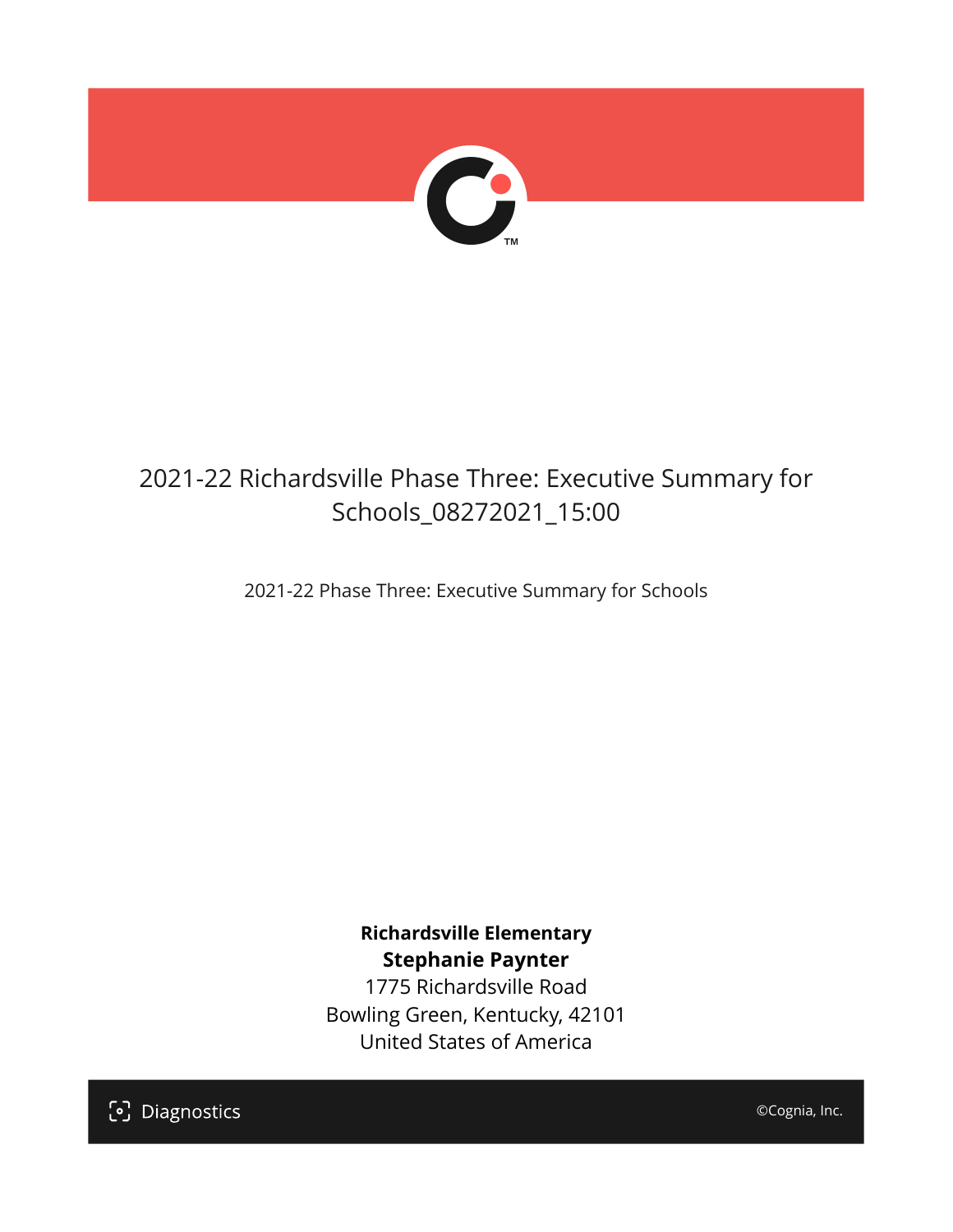2021-22 Phase Three: Executive Summary for Schools - 2021-22 Richardsville Phase Three: Executive Summary for

Schools\_08272021\_15:00 - Generated on 01/31/2022

Richardsville Elementary

#### **Table of Contents**

[3](#page-2-0) [2021-22 Phase Three: Executive Summary for Schools](#page-2-0)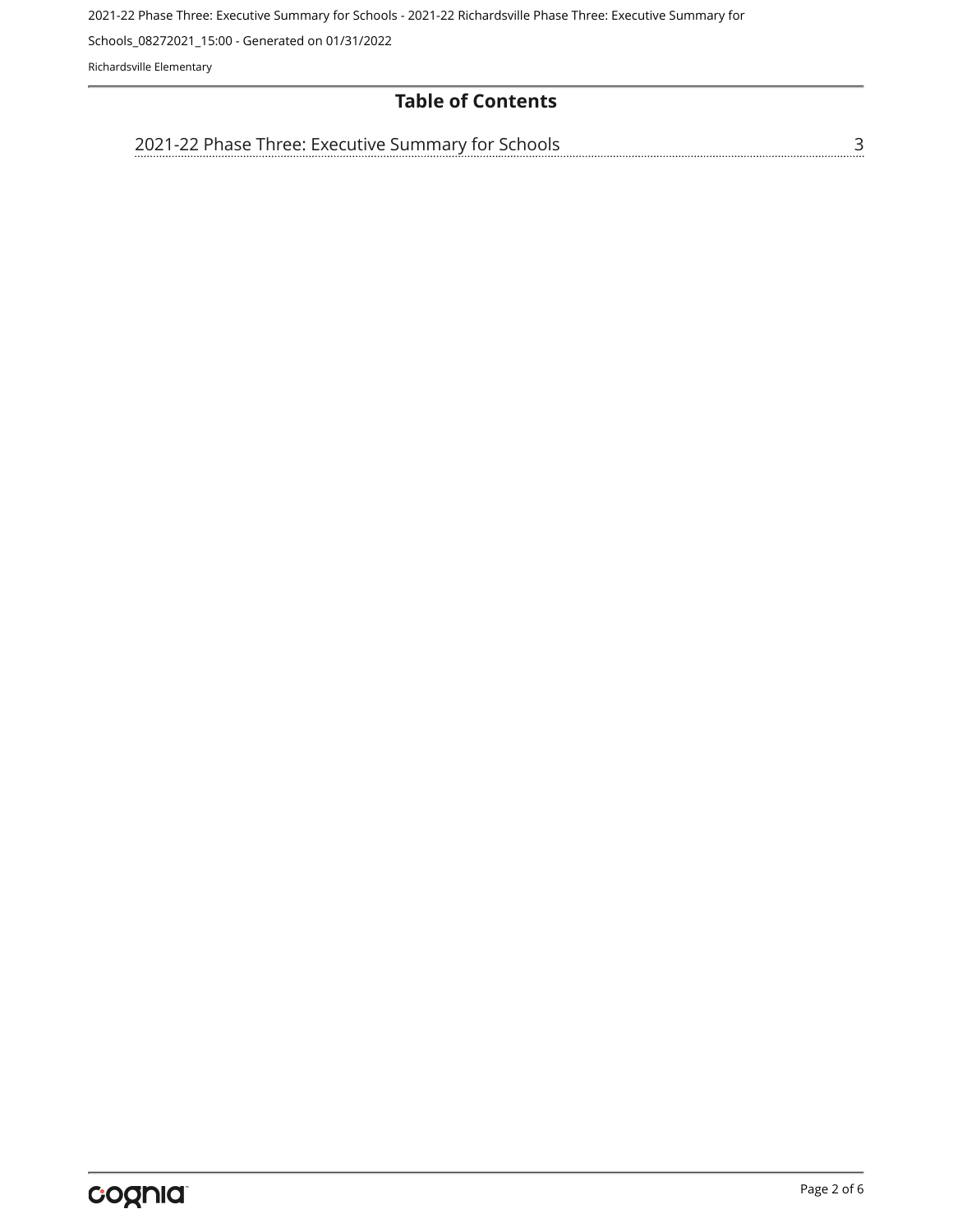2021-22 Phase Three: Executive Summary for Schools - 2021-22 Richardsville Phase Three: Executive Summary for Schools\_08272021\_15:00 - Generated on 01/31/2022 Richardsville Elementary

### <span id="page-2-0"></span>**2021-22 Phase Three: Executive Summary for Schools**

Description of the School

Describe the school's size, community/communities, location, and changes it has experienced in the last three years. Include demographic information about the students, staff, and community at large. What unique features and challenges are associated with the community/communities the school serves?

Richardsville Elementary is a rural school in an agricultural-based community. We are located northwest of Bowling Green in Warren County. We currently have 438 students. 89.7% of our students are caucasian; 69% of students are considered to be economically disadvantaged. 23.2% of students are identified as having a disability. 2% of students are English Language Learners. Our school is part of the National School Lunch Program which provides free breakfast and lunch for all students attending Richardsville Elementary. 19 teachers are female and 3 are male. Poverty is an obstacle for the Richardsville community as a whole; complexities that stem from living below the poverty divide impact students' educational experience. Creating and maintaining positive relationships with parents is a goal for RVES, and the school is a source of tools and support to many families. As students and their families navigate the challenges of being socioeconomically disadvantaged, their perception of education and school reflects their own heritage and culture. Communicating high academic expectations for all students and collaborating with families to ensure students meet or exceed those expectations has proven to be a challenge.

#### School's Purpose

Provide the school's purpose statement and ancillary content such as mission, vision, values, and/ or beliefs. Describe how the school embodies its purpose through its program offerings and expectations for students.

Vision: Richardsville Elementary will be a "home away from home" where the students, staff and community are welcomed into a positive and safe learning environment. We will be a school where the whole child is developed through high expectations and nurturing relationships. Our students will have 21st Century skills that allow them to envision their future, develop a plan and persevere to achieve their goals. Mission: Reaching Every Student so they may become the BEST that is within them to be.

Describe the school's notable achievements and areas of improvement in the last three years. Additionally, describe areas for improvement that the school is striving to achieve in the next three years. Notable Achievements and Areas of Improvement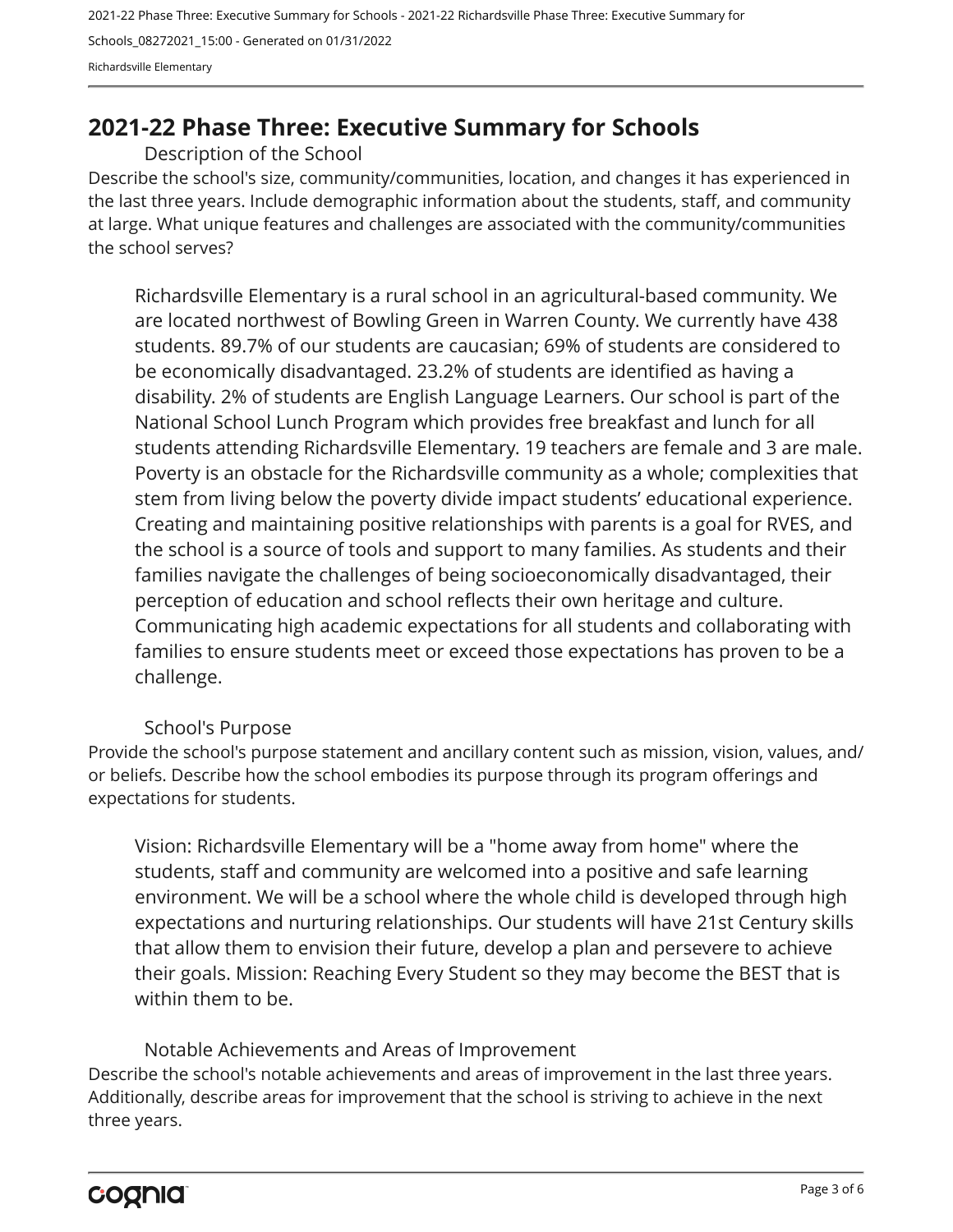2021-22 Phase Three: Executive Summary for Schools - 2021-22 Richardsville Phase Three: Executive Summary for Schools\_08272021\_15:00 - Generated on 01/31/2022 Richardsville Elementary

Though our KPREP overall proficiency has not been where we would like for it to be, our growth has been a more positive data point (re; 2018/2019 KPrep Data). Our area for improvement are in proficiency for all content areas (reading, math, and writing). We know growth is our path to proficiency, as many students begin their school career below grade level, and enter a new classroom each fall with gaps in their readiness level. As a staff, we understand that in order to reach our proficiency goals, we must obtain high levels of growth for our students. (We need more than a year's worth of growth for a year's worth of seat time.) One of the most positive data points in our latest KPREP 2018-2019 data includes our growth score, which is 3 points from being considered "average." Additionally, our latest STAR universal data set shows 82% of our kindergarten and grade 1 students are proficient. This data suggests an increase in the number of students who will enter grade 1 and grade 2 on grade-level.

#### Additional Information

**CSI/TSI Schools (including ATSI) Only:** Describe the procedures used to create the school's improvement plan and briefly state the specific efforts to address the causes of low student performance and resource inequities.

Due to the seriousness of the academic state of RVES, the school's improvement plan was created by the leadership team with collaboration with district and regional support staff (novice-reduction coach, special education specialists, GRREC partners, etc.). RVES is working to create and maintain high expectations for all learners. Teachers are engaging in professional development (such as Kagan and Get Your Teach On) to learn how to deliver rigorous instruction, use data to inform instructional decisions, and implement the highest-yield instructional and engagement strategies to move the needle on student proficiency. A significant focus is our special education population, as RVES is using a co-teaching model for special education and general education teachers. Writing is another specific focus at RVES. We are implementing writing in all subject areas to ensure this is a priority.

#### Additional Information

Provide any additional information you would like to share with the public and community that were not prompted in the previous sections.

Richardsville Elementary strives to provide a variety of opportunities to our students. We offer strong related-arts enrichment opportunities for all students. Though our net zero building has been operating for 11 years, it is still a showcase facility for energy efficiency and conservation. This not only gives our students the opportunity to learn within the walls an amazing structure but to actually learn from the building itself. RVES is proud to be a community-based school where we invite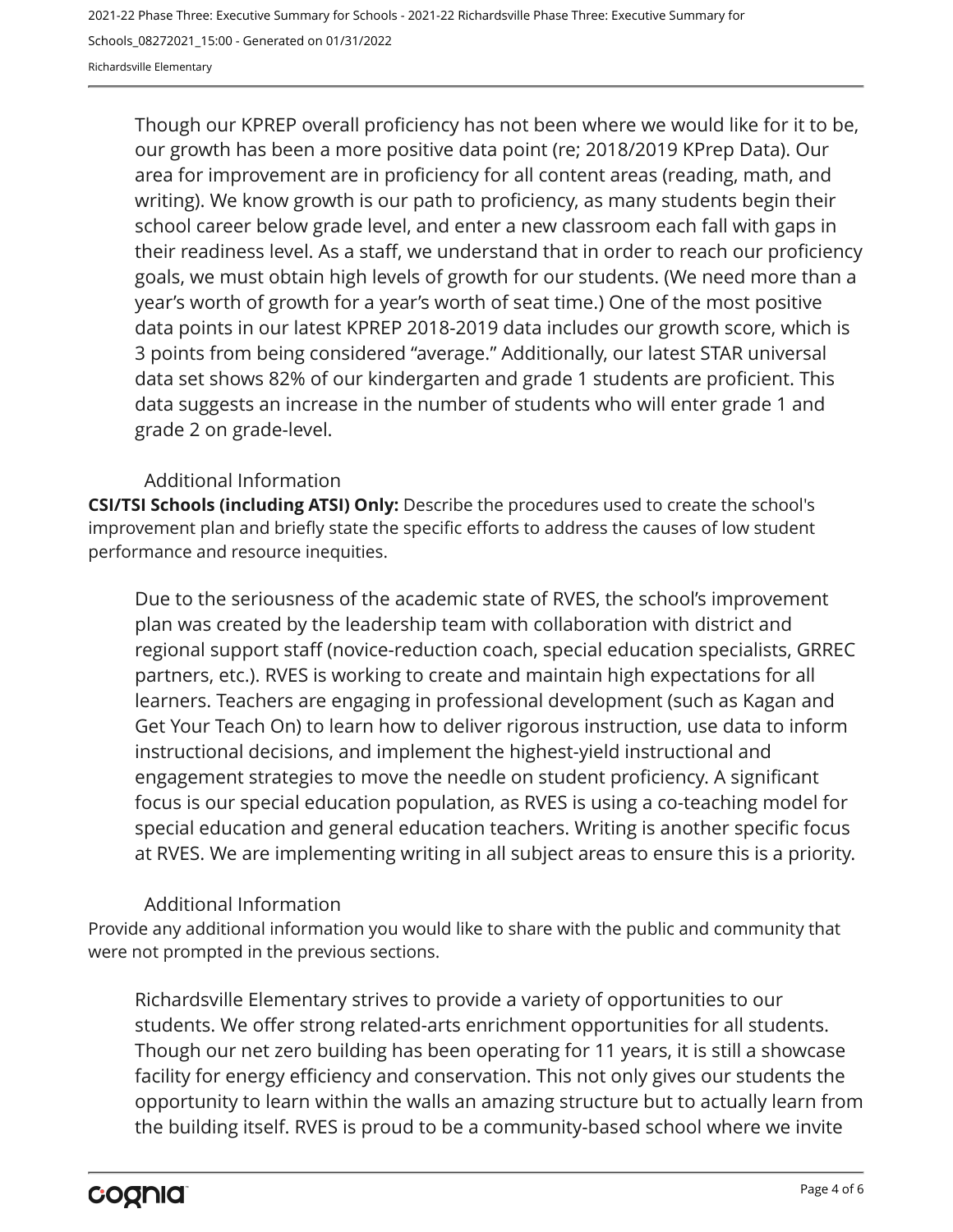2021-22 Phase Three: Executive Summary for Schools - 2021-22 Richardsville Phase Three: Executive Summary for

Schools\_08272021\_15:00 - Generated on 01/31/2022

Richardsville Elementary

families and our community members into our building for a variety of events. As you walk through our halls you can see that we embrace our history in the community. This year, we are excited to have many new staff members at all levels of service.